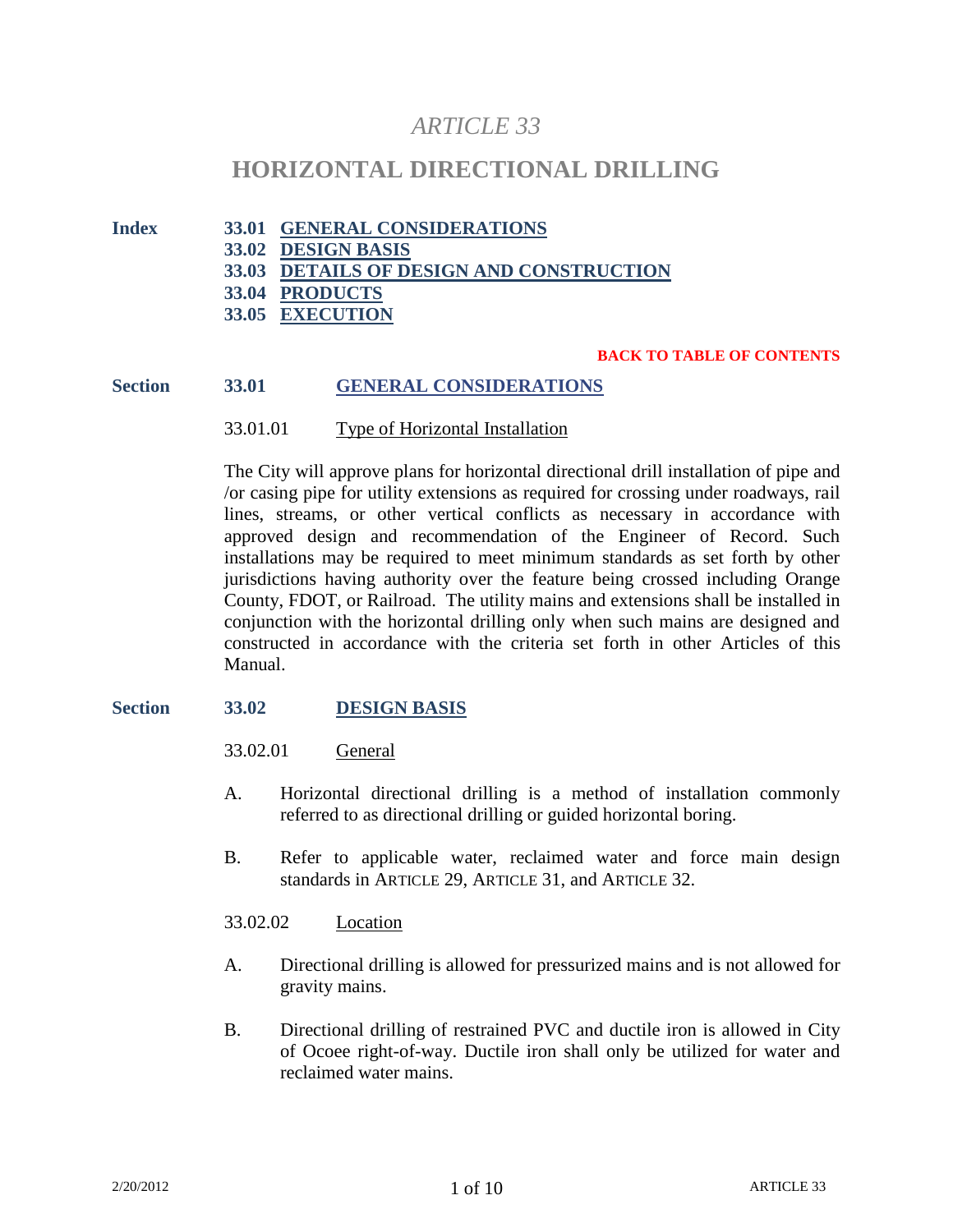C. Directional drilling of HDPE pipe shall be limited to wetlands, canal crossings and road crossings as approved by the City Engineer. The City will consider allowing directional drilling for other circumstances with specific approval, such as limited R/W or easement areas that conventional open cut cannot be performed due to other utilities or conflicts. A written request must be submitted to the City that outlines the need for directional drilling.

#### **Section 33.03 DETAILS OF DESIGN AND CONSTRUCTION**

#### 33.03.01 General

- A. Horizontal alignment shall be as shown on the PLANS. The pipe shall have a minimum 36 inches of cover.
- B. The maximum depth shall be determined based on the size of the drill and the necessary clearance from the existing or proposed utilities or feature being crossed.
- C. For subaqueous crossings, a minimum cover of five feet shall be maintained over the pipe measured from the lowest part of the stream bed at the point of crossing.
- D. Compound curvatures may be used, but shall not exceed the maximum deflections, as set forth by the pipe manufacturer or AWWA Standards, whichever is more stringent.
- E. Entry angle shall not exceed 15 degrees. Exit angle shall be 6 to 12 degrees to facilitate pullback. Entry angle and exit angle shall not exceed manufacturer recommendations on deflection, angle or radius of curvature.
- F. A cross section drawn to scale shall be provided on the PLANS showing the proposed bore path and all existing utilities within the directional drill corridor.

#### 33.03.02 Scope of Work

The WORK specified in this section consists of furnishing and installing underground utilities using the horizontal directional drilling (HDD) method of installation, also commonly referred to as directional boring or guided horizontal boring for pressure pipe. This WORK shall include all piping services, equipment, materials and labor for the complete and proper installation testing, restoration of underground utilities and environmental protection and restoration.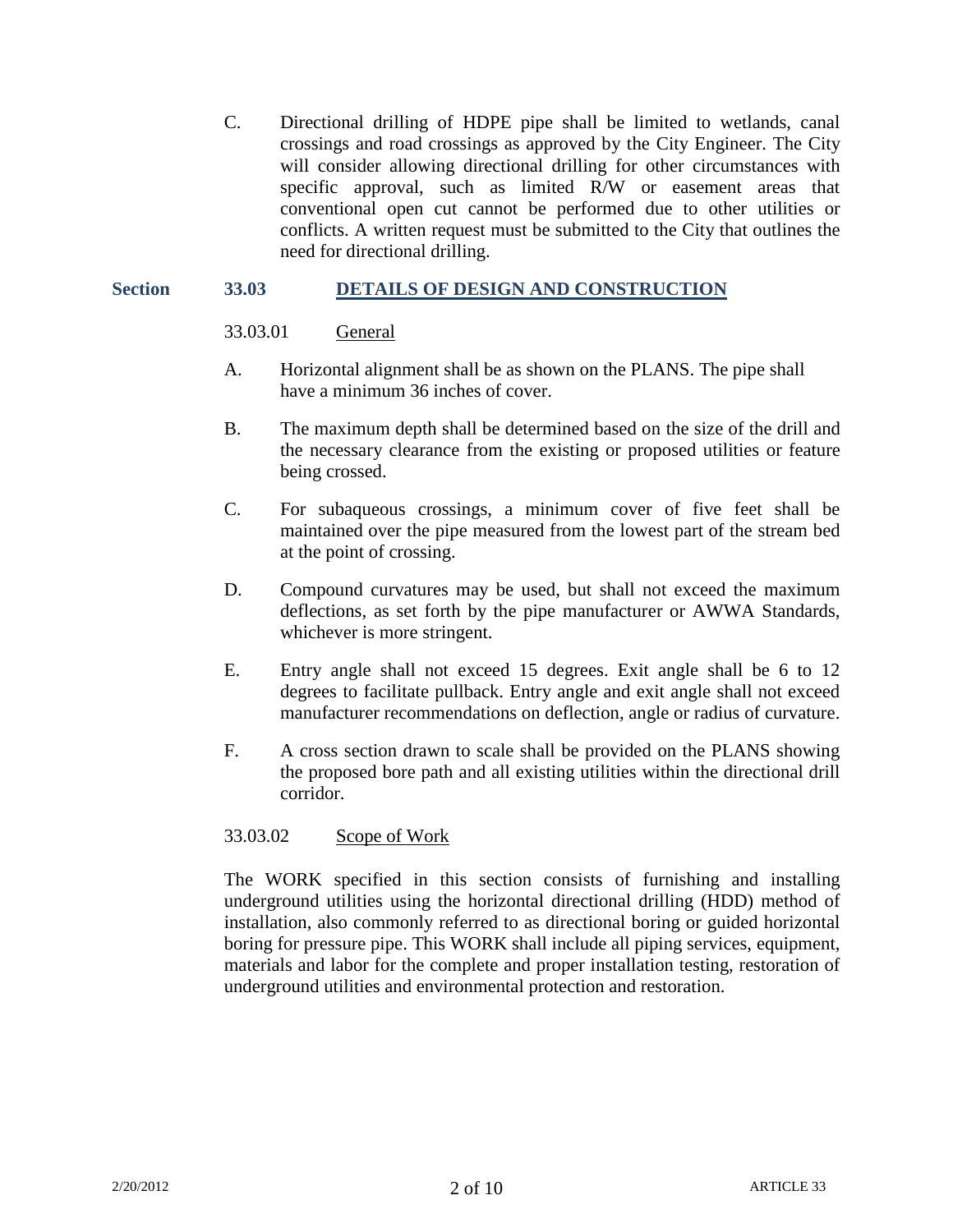### 33.03.03 Quality Assurance

- A. Qualifications:
	- 1. Directional drilling CONTRACTOR (or SUBCONTRACTOR) shall have a minimum of four years experience constructing water, wastewater, or reclaimed water experience to include pipelines of the same or larger diameter and the same or greater lengths. All pipe and appurtenances of similar type and material shall be furnished by a single manufacturer.
	- 2. The CONTRACTOR's operations shall be in conformance with the Directional Crossing Contractors Association (DCCA) published guidelines (latest edition) and pipe manufacturer's guidelines and recommendations.

# **Section 33.04 PRODUCTS**

# 33.04.01 General

- A. The directional drilling equipment shall consist of the following:
	- 1. A directional drilling rig of sufficient capacity to perform the bore and pull-back of the pipe;
		- 2. A drilling fluid mixing, delivery and recovery system of sufficient capacity to complete the crossing;
		- 3. A drilling fluid recycling system to remove solids from the drilling fluid so that the fluid can be reused;
		- 4. A magnetic guidance system to accurately guide boring operations,
		- 5. A vacuum truck of sufficient capacity to handle the drilling fluid volume; and
		- 6. Trained and competent personnel to operate the system.
- B. All equipment shall be in good, safe operating condition with sufficient supplies, materials and spare parts on hand to maintain the system in proper working order.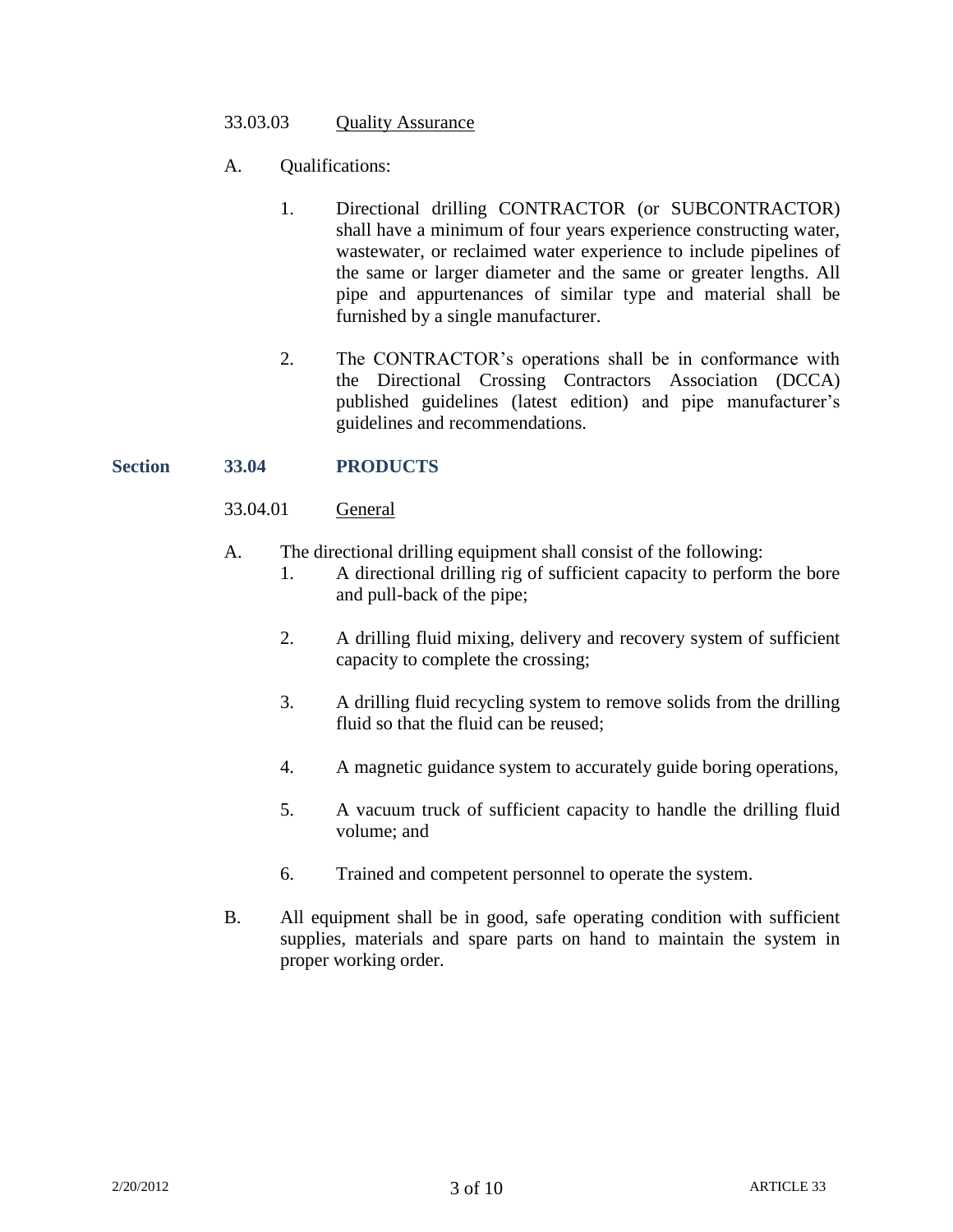# 33.04.02 Drilling System

The directional drilling machine shall consist of a hydraulically powered system to rotate, push and pull hollow drill pipe into the ground at a variable angle while delivering a pressurized fluid mixture to a guidable drill (bore) head. The machine shall be anchored to the ground to withstand the pulling, pushing and rotating pressure required to complete the crossing. The hydraulic power system shall be self contained with sufficient pressure and volume to power drilling operations. Hydraulic system shall be free of leaks. Rig shall have a system to monitor and record maximum pullback pressure during pullback operations. The rig shall be grounded during drilling and pullback operations. There shall be a system to detect electrical current from the drilling string and an audible alarm that automatically sounds when an electrical current is detected.

# 33.04.03 Pipe

A. Pipe shall be HDPE pipe with ductile iron pipe outside diameters in accordance with AWWA C900 (C905) or C906 respectively. The dimension ratio shall be verified by the CONTRACTOR based on the pipe, joint and material pull strength required for the directional drilling. Alternate material such as PVC or DIP may be allowed in special cercumstances and must be approved by the City Engineer. Alternate material shall comply with specification as outlined by this manual and other conditions as required by approval by the City Engineer.

# B. HDPE Pipe

1. HDPE pipe and related fittings shall be made with prime virgin resins exhibiting a minimum cell classification as defined in ASTM D3350 and meeting the PE 3408 code designation with maximum dimension ratios equal to the following.

| Table 33-1. Maximum Dimension Ratios for HDPE Pipe. |                                |  |  |  |  |
|-----------------------------------------------------|--------------------------------|--|--|--|--|
| <b>Type of Pipe System</b>                          | <b>Maximum Dimension Ratio</b> |  |  |  |  |
| Wastewater                                          |                                |  |  |  |  |
| <b>Reclaimed Water</b>                              |                                |  |  |  |  |
| Water                                               |                                |  |  |  |  |

2. HDPE pipe 4-inch and larger nominal diameter shall be joined by means of zero leak-rate butt (thermal heat) fusion welds and/or approved flanged joints. Joints shall provide axial pullout resistance. Compression style fittings shall not be allowed. Pipe shall meet the requirements of ANSI/AWWA C906, and have an outside diameter dimension of ductile iron pipe. Flanged joints shall not be used below finished grade for horizontal directional drilling applications.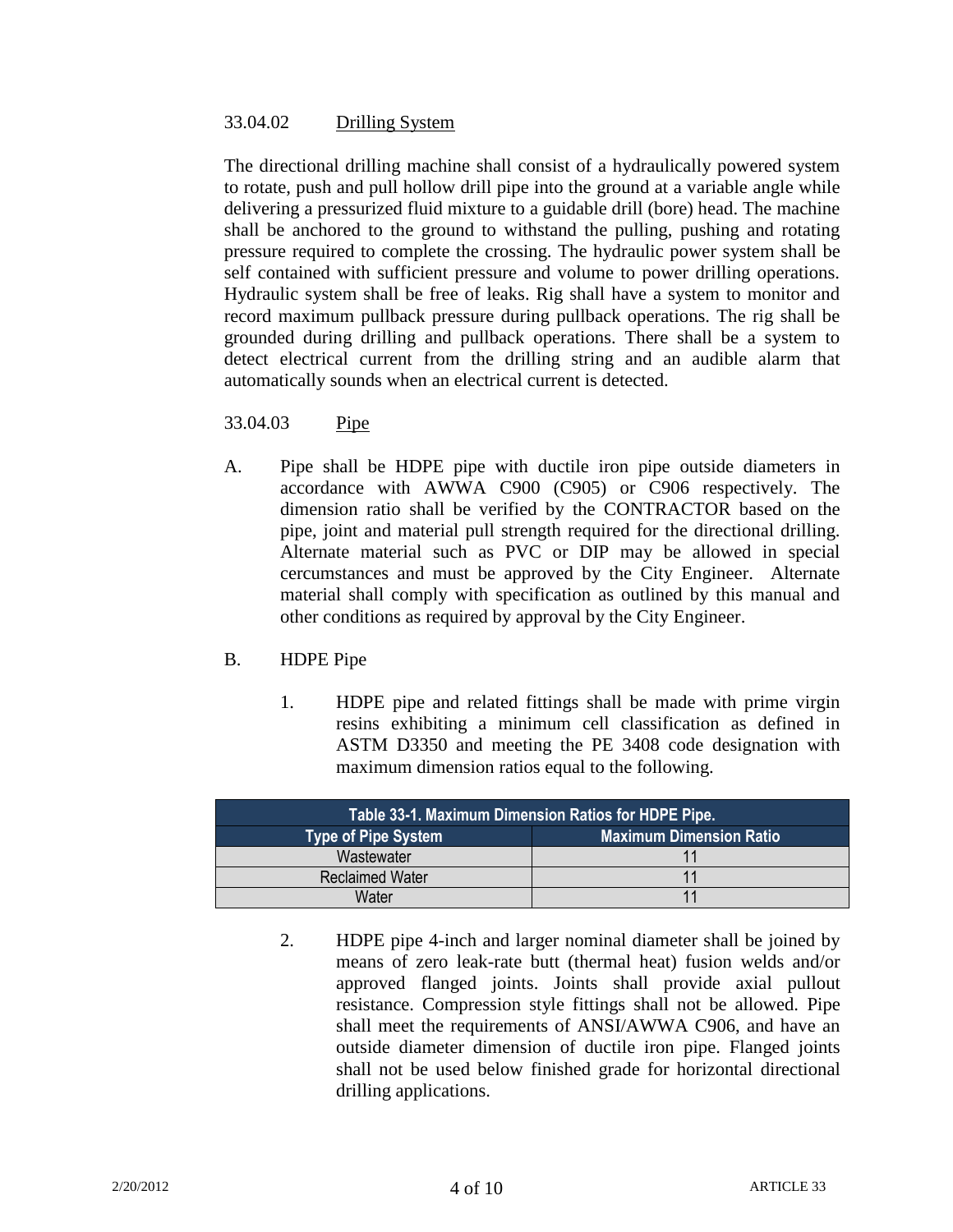- 3. HDPE pipe shall have been continuously marked by the manufacturer with permanent printing indicating at a minimum the following.
	- a. Nominal size (inches);
	- b. Dimension ratio (DR);
	- c. Pressure rating (psi);
	- d. Trade name;
	- e. Material classification (PE 3408);
	- f. Plant, extruder and operator codes;
	- g. Resin supplier code;
	- h. Date produced; and
	- i. HDPE pipe used for portable water mains shall bear the NSF Seal of Approval.
- 4. HDPE pipe shall be black in color with permanent colored stripes extruded into the pipe length or shall be one solid color, per the applicable service.

| Table 33-2. Pipe Color. |                     |  |  |  |  |  |
|-------------------------|---------------------|--|--|--|--|--|
| <b>Pipe Use</b>         | <b>Color Coding</b> |  |  |  |  |  |
| Potable Water           | <b>Blue</b>         |  |  |  |  |  |
| Wastewater              | Green               |  |  |  |  |  |
| <b>Reclaimed Water</b>  | Purple              |  |  |  |  |  |

# 5. Installation Curvature:

The pipeline curvature shall not have a radius less than as shown in Table 33-3, or exceed the manufacturers suggested minimum bending radius.

| Table 33-3. HDPE Pipe Deflection Information. |                                              |                                     |  |  |  |  |
|-----------------------------------------------|----------------------------------------------|-------------------------------------|--|--|--|--|
| <b>Pipe Diameter</b><br>(inches)              | <b>Minimum Radius</b><br>of Curvature (feet) | Offset per 20-ft<br>Length (inches) |  |  |  |  |
|                                               |                                              | 9.3                                 |  |  |  |  |
|                                               |                                              | 6.1                                 |  |  |  |  |
|                                               |                                              | 4 ճ                                 |  |  |  |  |
|                                               | 56                                           | 3.5                                 |  |  |  |  |
|                                               |                                              |                                     |  |  |  |  |
|                                               |                                              | n                                   |  |  |  |  |

# 33.04.04 Drilling Fluids

Drilling fluids shall consist of a mixture of potable water and gel-forming colloidal material, such as bentonite or a polymer surfactant mixture producing slurry of a consistency sufficient to expedite the pull-back installation within the standards of practice detailed in the DCCA guidelines, (latest edition).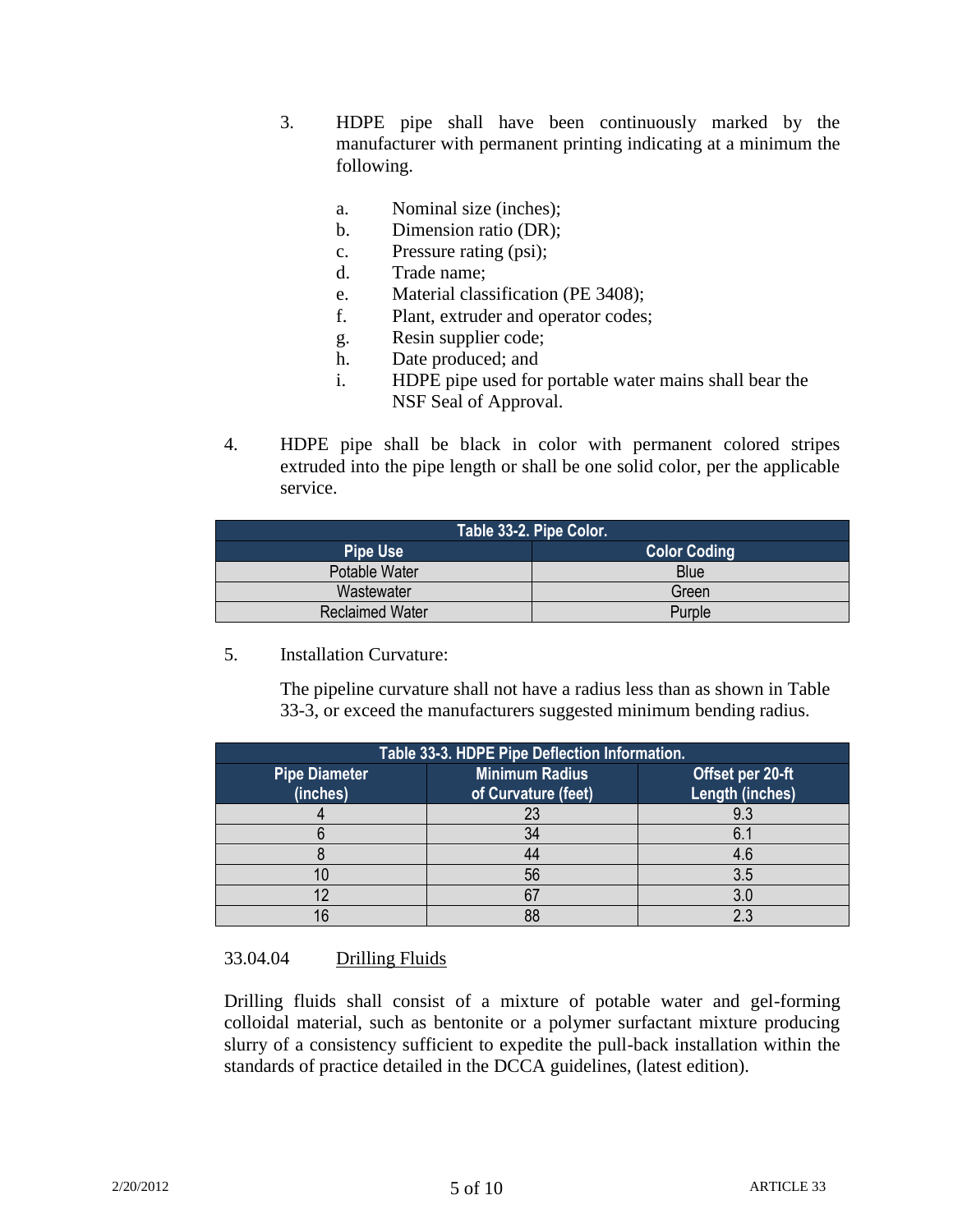#### **Section 33.05 EXECUTION**

#### 33.05.01 Personnel Requirements

- A. Responsible representatives of the CONTRACTOR and SUBCONTRACTOR(s) shall be present at all times during directional drilling operations. A responsible representative as specified herein is defined as a person experienced in the type of WORK being performed and who has the authority to represent the CONTRACTOR in a routine decision making capacity concerning the manner and method of carrying out the WORK.
- B. The CONTRACTOR and SUBCONTRACTOR(s) shall have sufficient number of competent workers on the project at all times to ensure the utility placement is made in a timely, satisfactory manner. Adequate personnel for carrying out all phases of the directional drilling operation (where applicable: tunneling system operators, operator for removing spoil material, and laborers as necessary for various related tasks) must be on the job site at the beginning of WORK. A competent and experienced supervisor representing the CONTRACTOR or SUBCONTRACTOR that is thoroughly familiar with the equipment and type of WORK to be performed, must be in direct charge and control of the operation at all times. In all cases, the supervisor must be continually present at the project site during the directional drilling operation.

## 33.05.02 Work Plan

A. Work Plan: Prior to beginning WORK, the CONTRACTOR must submit a Work Plan to The City Engineer detailing the procedure and schedule to be used to execute the project. The WORK plan should include the following.

- 1. A description of all equipment to be used;
- 2. Down-hole tools;
- 3. A list of personnel and their qualifications and experience;
- 4. List of SUBCONTRACTORs;
- 5. A schedule WORK activity;
- 6. A safety plan, traffic control plan (if applicable);
- 7. An environmental protection plan and;
- 8. Contingency PLANS for possible problems.

WORK plan should be comprehensive, realistic and based on actual working conditions for this particular project. Plan should document the requirements to complete the project.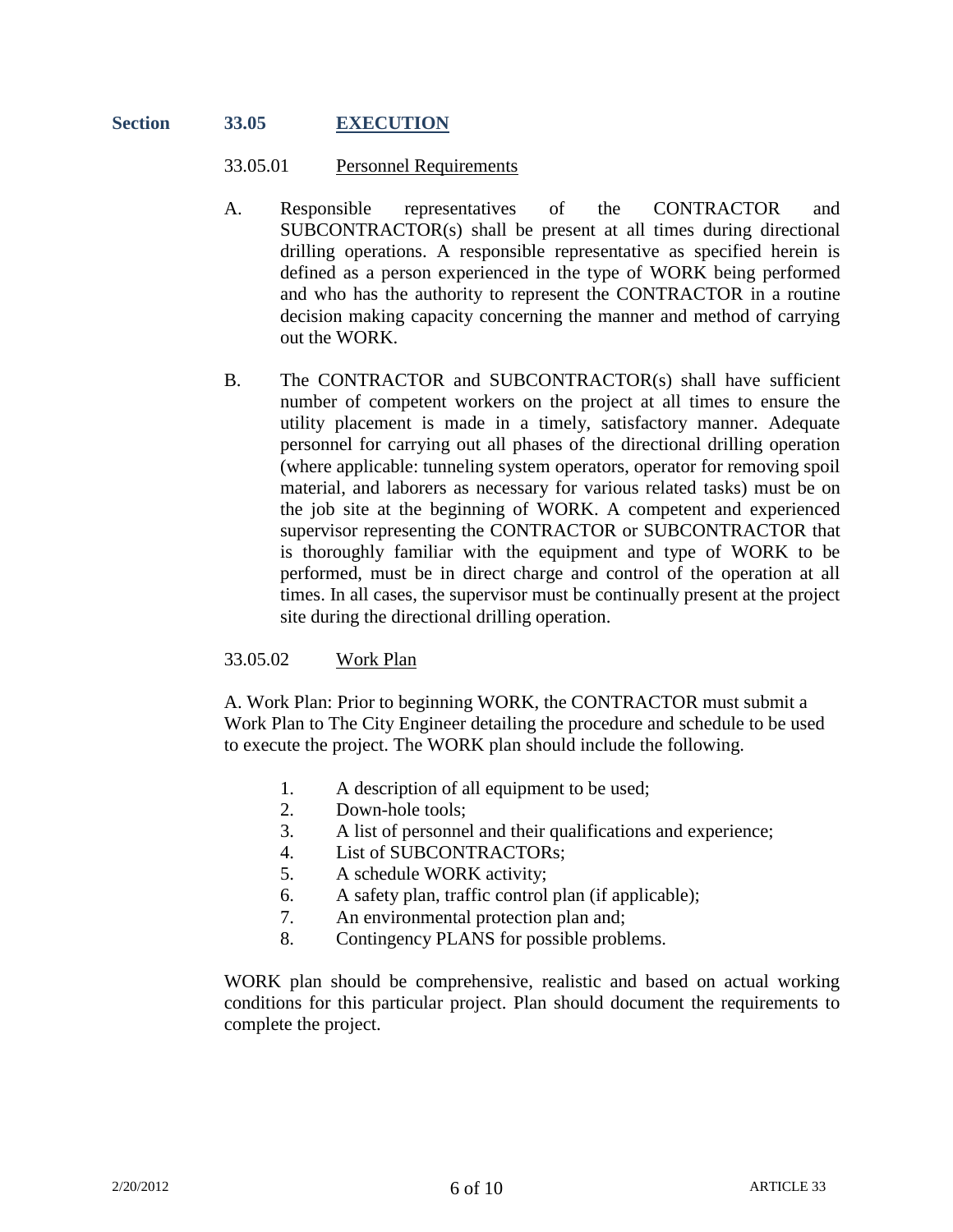- B. Equipment:
	- 1. The CONTRACTOR will submit specifications on directional drilling equipment to be used to ensure that the equipment will be adequate to complete the project. Equipment shall include but not be limited to the following.
		- a. Drilling rig;
		- b. Mud system;
		- c. Mud motors (if applicable);
		- d. Down-hole tools;
		- e. Guidance system and;
		- f. Rig safety systems.
	- 2. Calibration records for guidance equipment shall be included. Specifications for any drilling fluid additives that the CONTRACTOR intends to use or might use shall be submitted.
- 33.05.03 Coordination of the Work
- A. The CONTRACTOR shall notify the City Engineer at least three days in advance of starting WORK. In addition, the actual crossing operation shall not begin until An engineering representative is present at the project site and agrees that proper preparations for the crossing have been made. City Engineer's approval for beginning the crossing shall in no way relieve the CONTRACTOR from the ultimate responsibility for the completion of the WORK.
- B. The CONTRACTOR and the City Engineer shall select a mutually convenient time for the crossing operation to begin in order to avoid schedule conflicts.
- 33.05.04 Procedure

The installation of appropriate safety and warning devices in accordance with the "FDOT Manual on Traffic Control and Safe Practices" shall be completed prior to beginning WORK.

- 33.05.05 Installation
- A. Erosion and sedimentation control measures and on-site containers shall be installed to prevent drilling mud from spilling out of entry and/or exit pits. Drilling mud will be disposed of off-site in accordance with local, state and federal requirements and/or permit conditions.
	- 1. No other chemicals or polymer surfactant shall be used in the drilling fluid without written consent of the City Engineer and after a determination is made that the chemicals to be added are not harmful or corrosive to the facility and are environmentally safe.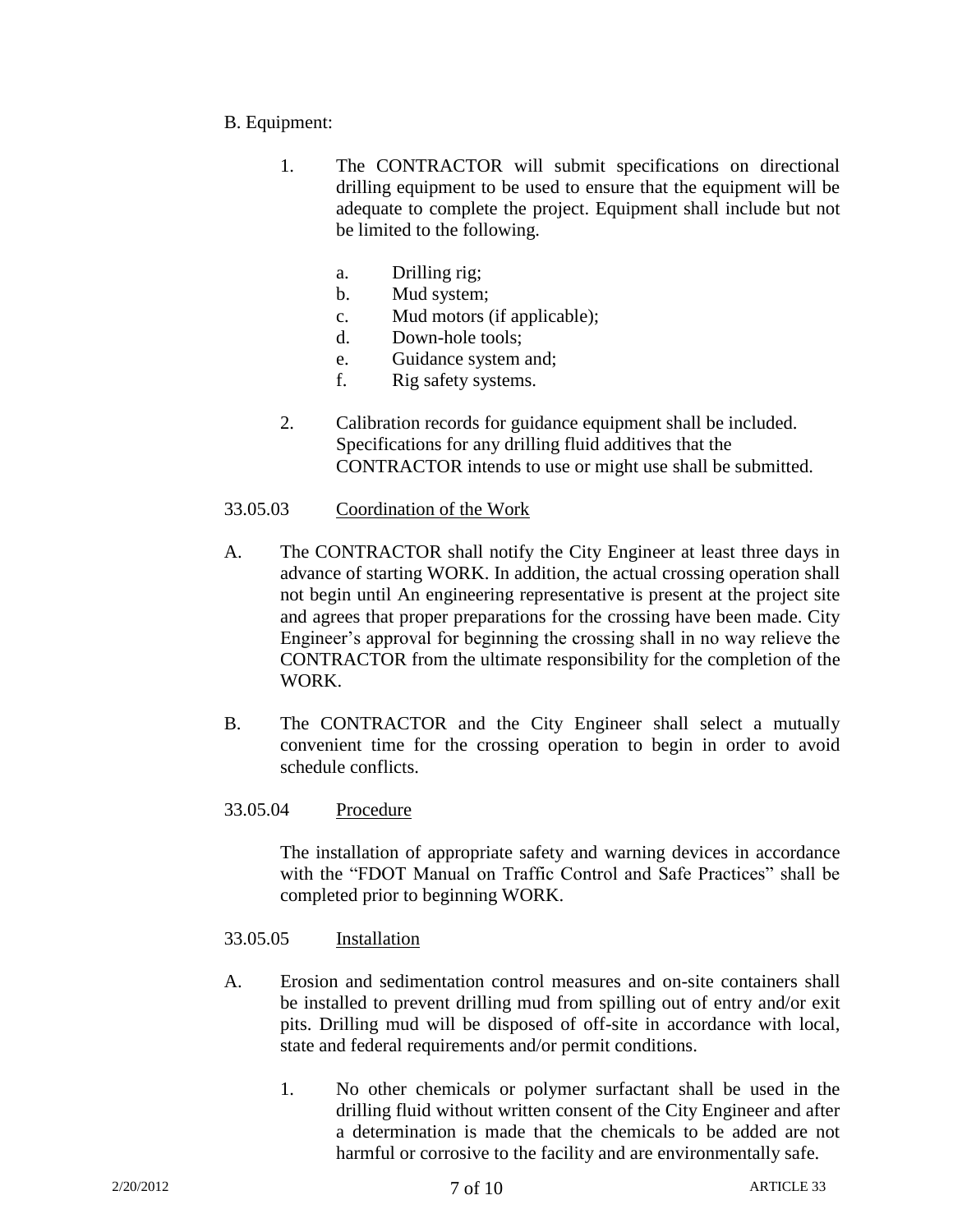B. Pilot Hole:

Pilot hole shall be drilled on bore path with no deviations greater than two percent of depth over a length of 100 feet. In the event that pilot does deviate from bore path more than two percent of depth in 100 feet, the CONTRACTOR will notify ENGINEER. The ENGINEER may require the CONTRACTOR to pull-back and re-drill from the location along bore path before the deviation.

C. Reaming:

Upon successful completion of pilot hole, the CONTRACTOR will ream borehole to a minimum of 25 percent greater than outside diameter of pipe using the appropriate tools. CONTRACTOR will not attempt to ream at one time more than the drilling equipment and mud system are designed to safely handle.

D. Pullback:

After successfully reaming borehole to the required diameter, CONTRACTOR will put the pipe through the borehole. In front of the pipe will be a swivel and barrel reamer to compact bore hole walls. Once pullback operations have commenced, operations must continue without interruption until pipe is completely pulled into borehole. During pullback operations, the CONTRACTOR shall not apply more than the maximum safe pipe pull pressure at any time. A break away head rated at the maximum safe pull pressure shall be utilized.

- E. As-built variance from the designed bore path shall not exceed plus or minus one foot in the vertical plane and plus or minus two feet in the horizontal plane. The CONTRACTOR shall submit any proposed deviations from the design bore path by submittal to the City Engineer for approval.
- F. The pipe entry area shall be graded to provide support for the pipe to allow free movement into the borehole. The pipe shall be guided in the borehole to avoid deformation of, or damage to, the pipe by the use of support rollers, etc.
- G. If unexpected subsurface conditions are encountered during the bore, the procedure shall be stopped. The installation shall not continue until the OWNER and ENGINEER have been consulted.
- H. The pipe shall be pulled back through the borehole using the wet insertion construction technique. The pipe shall be installed full of water.
- I. The pipe shall be installed in a manner that does not cause upheaval, settlement, cracking, movement or distortion of surface features.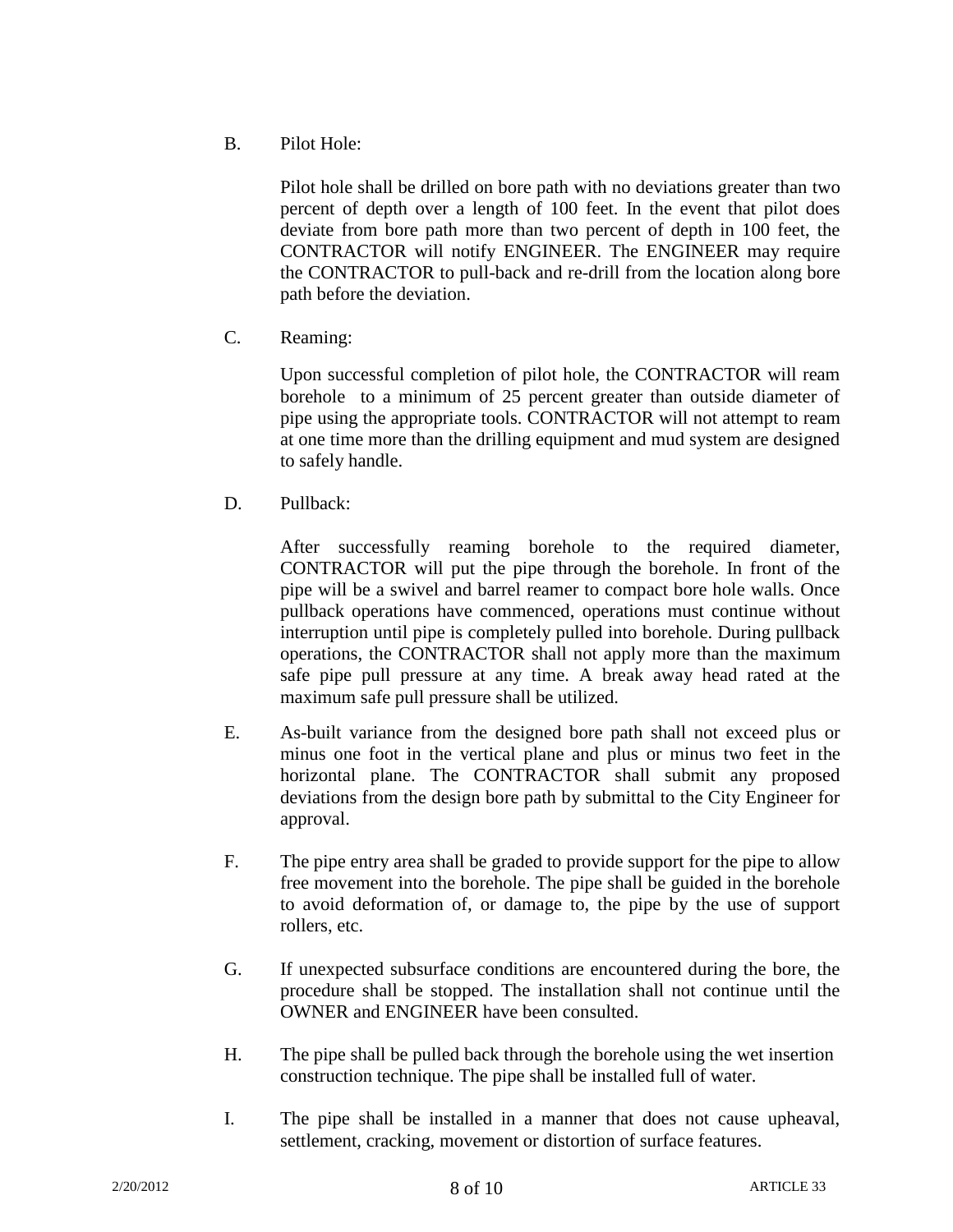- J. A boring log shall be kept with horizontal and vertical location every 10 feet. In addition, horizontal location of the bore shall be marked in the field during the bore. The SURVEYOR shall locate these marks and include this information with the bore depths in the Record Drawings. The Surveyor may make a note on the drawing page containing the directional drill and provide an exception for the directional drill only, as the directional drill route cannot be uncovered and physically located. Log should also contain drilling fluid pressure and drilling advancement and pull back rates.
- K. Locating wire shall be attached to the pipe. A minimum of three (3) locating wires shall be attached at different radial locations around the pipe to ensure continuity in at least one wire subsequent to installation. Failure of continuous continuity in the locating wire, at the discretion of the engineering representative, shall result in abandonment and reinstallation of the directional drill.

# 33.05.06 Field Testing

A. PVC Pipe:

Perform hydrostatic testing for leakage following installation in accordance with the applicable test sections.

- B. HDPE Pipe:
	- 1. After installation the pipe shall be tested in accordance with the MANUAL with the following modifications:
		- a. Test Duration: The total test time including initial pressurization, initial expansion and time at test pressure, must not exceed eight hours. If the test is not completed due to leakage, equipment failure, etc., the test section shall be depressurized and allowed to "relax" for a minimum of eight hours before it is brought back up to test pressure. The test procedure consists of initial expansion phase and leakage test phase.
		- b. Initial Expansion Phase: During the initial expansion phase, the test section is pressured to the test pressure and enough make-up liquid is added each hour for three hours to return to test pressure.
		- c. Leakage Test Phase: The leakage test phase follows immediately and shall be either two or three hours in duration. At the end of the time test, the test section shall be returned to test pressure by adding a measured amount of liquid. The amount of make-up liquid added shall not exceed the values provided in Table 33-4 plus allowable leakage.